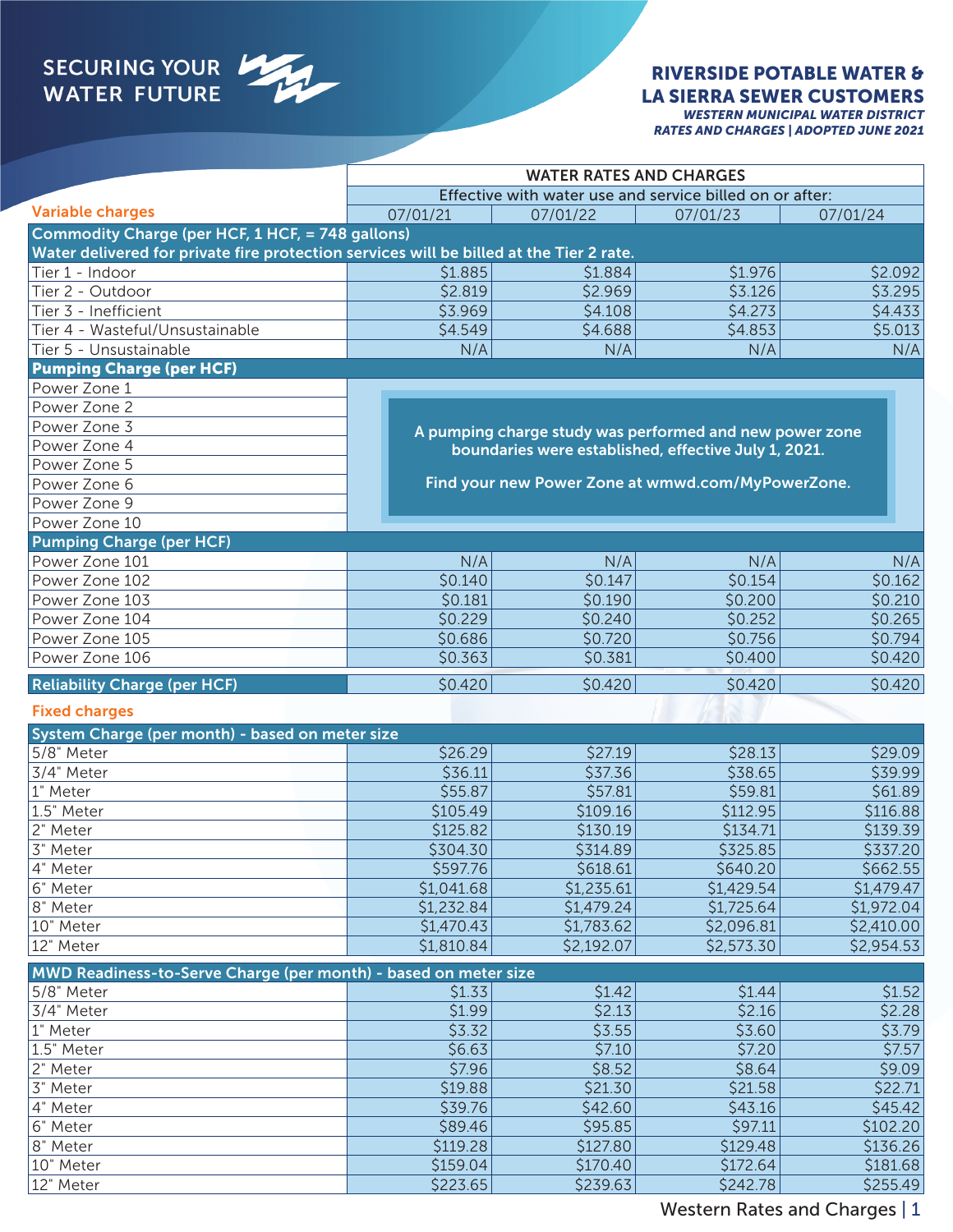# SEWER RATES AND CHARGES

#### Residential customers

The rates for residential customers are based on an equivalent dwelling unit (EDU). One EDU is the quantity of wastewater an average single-family residential customer contributes to the sewer system. Each residential home is assigned one EDU.

#### Commercial customers

Commercial customers are assigned EDUs based on their expected peak wastewater flows relative to an average single-family residential customer. Schools are assigned EDUs based on the number of students and a set number of gallons of wastewater discharged per student per day. Commercial, industrial and institutional EDU amounts can be found on the customer's billing statement.

|                                                | <b>RATES</b><br>Effective with sewer service billed on or after: |          |          |          |  |  |
|------------------------------------------------|------------------------------------------------------------------|----------|----------|----------|--|--|
|                                                |                                                                  |          |          |          |  |  |
|                                                | 07/01/21                                                         | 07/01/22 | 07/01/23 | 07/01/24 |  |  |
| La Sierra Sewer Rate (Rate per EDU, per month) |                                                                  |          |          |          |  |  |
| Residential/Commercial                         | \$51.91                                                          | \$53.47  | \$55.07  | \$56.72  |  |  |
| Residential with Maintenance*                  | \$56.91                                                          | \$58.47  | \$60.07  | \$61.72  |  |  |

### COMMERCIAL CUSTOMERS ONLY – PRIVATE FIRE SERVICE RATES

Commercial buildings have at least one dedicated water pipeline for fire suppression use. This dedicated pipeline, called a "private fire service," is used to accommodate the rapid delivery of large volumes of water in the event of a fire. Western is proposing a change to the methodology for calculating the System Charge for private fire service to comply with industry standards established by the American Water Works Association.

# Monthly System Charge

|                           | <b>RATES</b><br>Effective with water use and service billed on or after: |          |          |          |
|---------------------------|--------------------------------------------------------------------------|----------|----------|----------|
| <b>Pipe Diameter Size</b> |                                                                          |          |          |          |
|                           | 07/01/21                                                                 | 07/01/22 | 07/01/23 | 07/01/24 |
| 3-inch                    | \$10.63                                                                  | \$10.98  | \$11.36  | \$11.72  |
| 4-inch                    | \$14.93                                                                  | \$15.41  | \$15.96  | \$16.46  |
| 6-inch                    | \$30.33                                                                  | \$31.33  | \$32.46  | \$33.47  |
| 8-inch                    | \$56.89                                                                  | \$58.77  | \$60.91  | \$62.80  |
| $10$ -inch                | \$96.85                                                                  | \$100.05 | \$103.71 | \$106.92 |
| 12-inch                   | \$152.23                                                                 | \$157.27 | \$163.02 | \$168.08 |